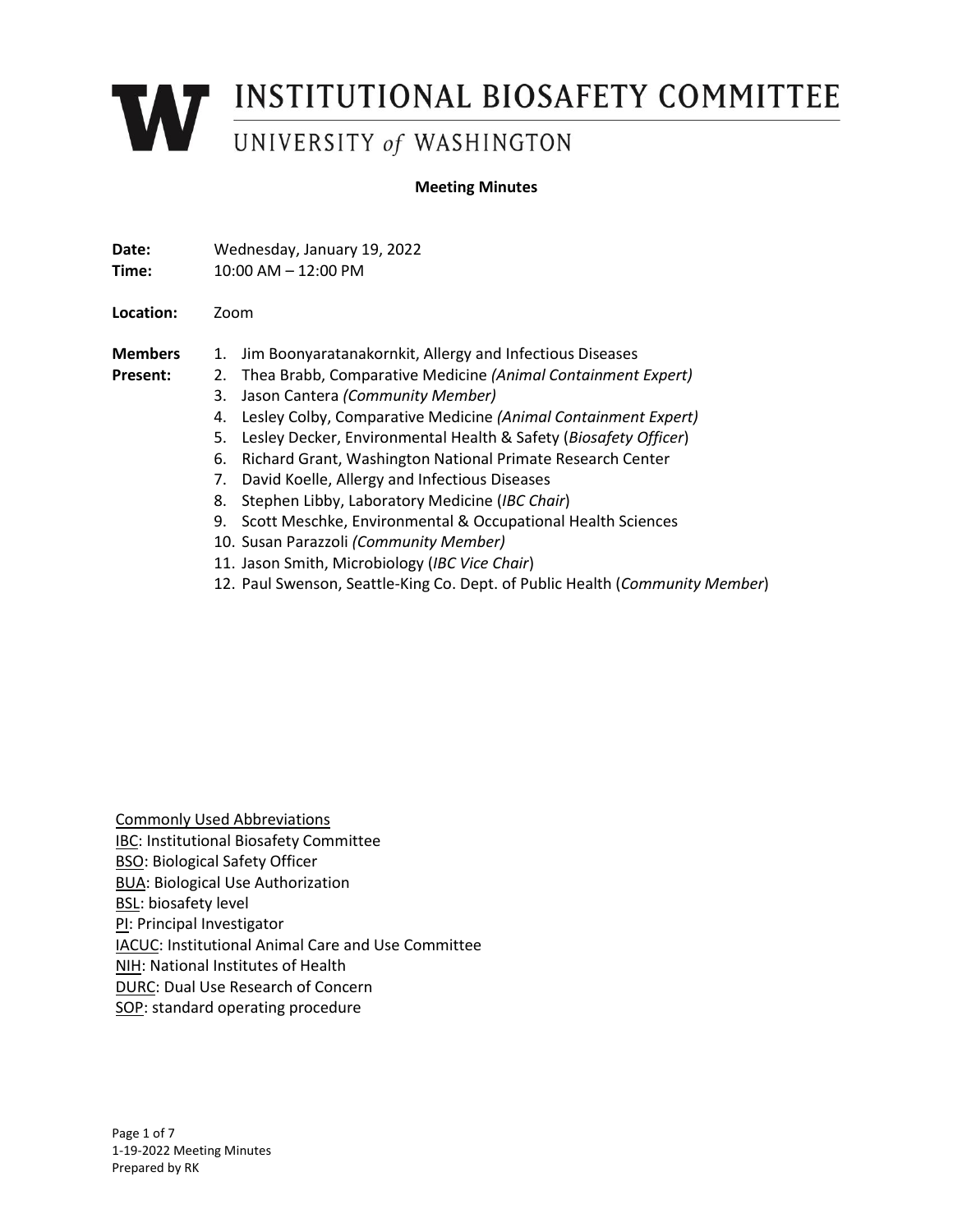- **1. CALL TO ORDER:** The Institutional Biosafety Committee (IBC) Chair called the meeting to order at 10:01 a.m. A quorum was present.
- **2. REMINDER:** The IBC Chair reminded attendees that any notes that they retain are subject to public disclosure. A statement was also made about conflict of interest and voting on research proposals as described in the IBC Charter. This includes sharing a grant or a familial relationship.
- **3. OCCUPATIONAL HEALTH PRESENTATION:** This presentation is deferred to a future meeting in the interest of allotting more time to today's project reviews.

# **4. APPROVAL OF MINUTES:**

- The IBC Chair sought a motion to approve the minutes from the December 15, 2021, meeting.
- A member made a motion to approve the December 15, 2021, minutes. Another member seconded the motion.
- The committee voted unanimously to approve the December 15, 2021, meeting minutes.

# **5. OLD BUSINESS:**

- At the November 17, 2021 meeting, Dr. Bosma's BUA was approved pending completion of a successful lab inspection. This BUA has been sent out.
- At the November 17, 2021 meeting, Dr. Pun's BUA was approved pending completion of a successful lab inspection and review of the IACUC protocol. This BUA has been sent out.
- At the December 15, 2021 meeting, Dr. Basso's BUA *A miniature microscope for monitoring neuronal activity (NHPs)* was approved pending submission of a toxin SOP and review, training completion, and IACUC review. This BUA has been sent out.
- At the December 15, 2021 meeting, Dr. Basso's BUA *Brain circuits of perceptual decisionmaking in mice* was approved pending submission of a toxin SOP and review, training completion, and IACUC review. This BUA has been sent out.
- At the December 15, 2021 meeting, Dr. Basso's BUA *Decision-making under uncertainty (NHPs)* was approved pending submission of a toxin SOP and review, training completion, and IACUC review. This BUA is still pending.
- At the December 15, 2021 meeting, Dr. Disis's BUA *Evaluation of Immunity to Cancer in a Rodent Model* was approved pending additional information requested and room use clarification. This BUA has been sent out.
- At the December 15, 2021 meeting, Dr. Disis's BUA *Vaccination in a modified microbiome* was approved pending additional information requested and room use clarification. This BUA has been sent out.
- At the December 15, 2021 meeting, Dr. Seshadri's BUA was approved pending Occupational Health review. This BUA has been sent out.
- At the December 15, 2021 meeting, Dr. Simpson's BUA was approved pending review of the biotoxin SOP. This BUA has been sent out.
- At the December 15, 2021 meeting, it was decided that Dr. Van Voorhis's BUA come back to the January 2022 IBC meeting once additional information and action from the lab is complete.
- At the December 15, 2021 meeting, Dr. Bender Ignacio's BUA was approved pending completion of a successful lab inspection. This BUA has been sent out.
- At the December 15, 2021 meeting, Dr. Freedman's BUA was approved pending submission of the BSL-3 BBPECP. This BUA has been sent out.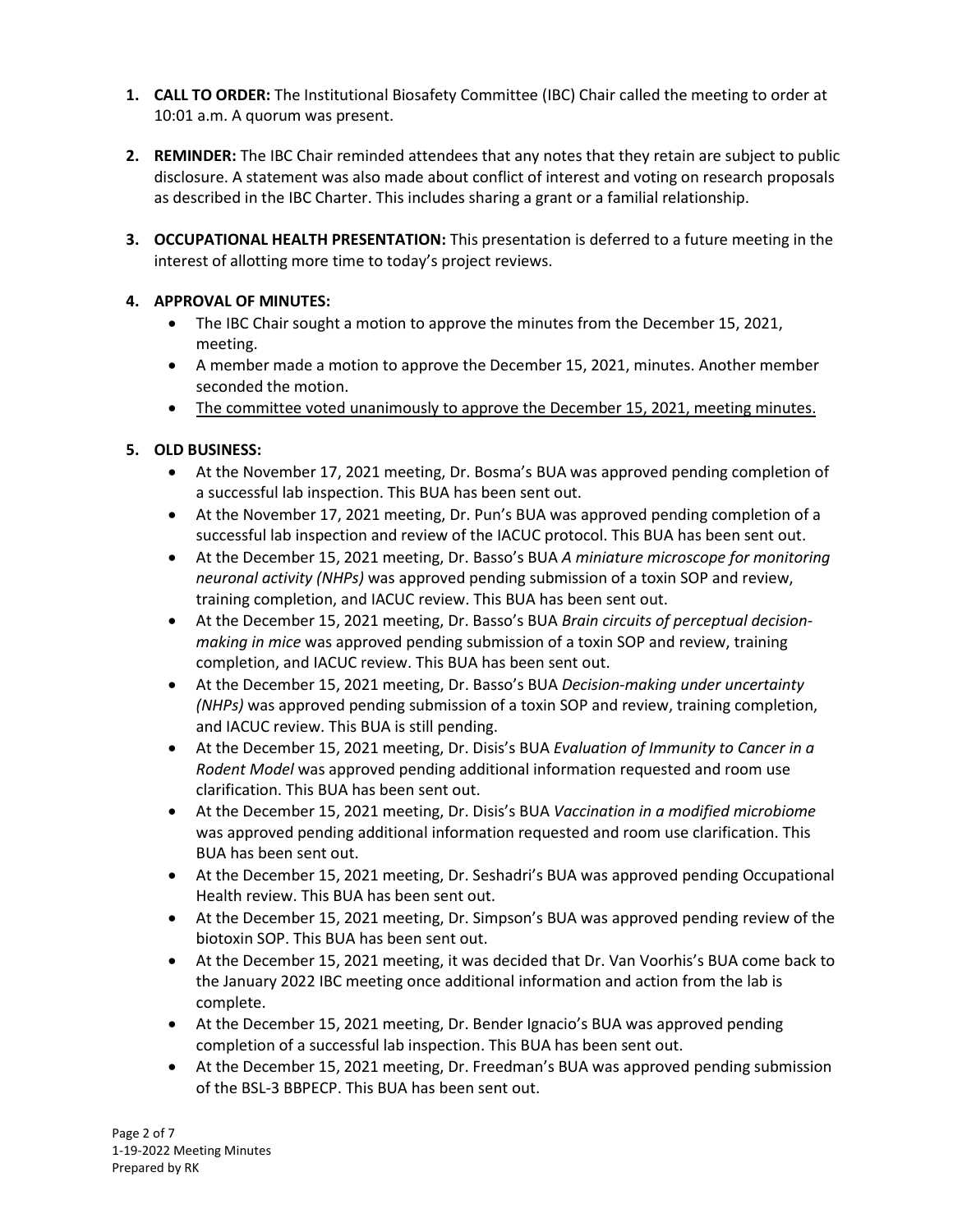- **6. BIOSAFETY OFFICER (BSO) REPORT***:* The Biosafety Officer Report includes (1) projects involving recombinant or synthetic nucleic acids covered under section III-E and III-F of the *NIH Guidelines,* (2) proposals involving non-recombinant biohazardous agents requiring BSL-1 and BSL-2 containment, and (3) administrative updates, such as room additions.
	- a. Biosafety Officer Report
		- Dr. Jayadev added new locations to the BUA *Inflammatory Mediators of Neurodegeneration.*
		- Dr. Cangelosi renewed the BUA *Novel Detection of Bacterial, Viral, and Parasitic Pathogens in Clinical and Environmental Samples.* Work includes various Risk Group 1 and 2 agents in vitro.
		- Dr. Yazdan-Shahmorad added a new room to the BUA *Understanding the underlying mechanisms of neural simulation.*
		- Dr. Samy added a new room to the BUA *Environmental Health Laboratory.*
		- Dr. Regnier added use of human iPS cells in rats and in vitro at ABSL-1 to the BUA *Rodent Striated Muscle*. The cells were tested and shown to be free of bloodborne pathogens and LCMV.
		- The IBC Chair made a motion to approve this month's Biosafety Officer Report.
		- A member made a motion to approve this month's Biosafety Officer Report. Another member seconded the motion.
		- The Committee unanimously voted to approve this month's Biosafety Officer Report.

# **7. BSL-3 INACTIVATION REPORT**

- Dr. Kreuzer requested MPLEx (chloroform methanol) inactivation of SARS-CoV-1.
- The subcommittee reviewed procedure and inactivation data provided by the lab and approved the request.
- The IBC Chair a motion to approve this month's BSL-3 Inactivation Report.
- A member made a motion to approve this month's BSL-3 Inactivation Report. Another member seconded the motion.
- The Committee unanimously voted to approve this month's BSL-3 Inactivation Report.

# **8. INDIVIDUAL PROJECT REVIEWS**

- **a.** Adair, Jennifer, new, *In vivo CRISPR engineering ofB cells to produce anti-HIV broadly neutralizing antibodies using novel nanoparticle*
	- The assigned IBC Primary Reviewer presented the Primary Review.
	- The goals of this project are to induce the production of broadly neutralizing antibodies (bNAb) in nonhuman primates and to test if those antibodies can suppress SHIV infection.
	- Work includes use of primate lentivirus at BSL/ABSL-2 w/3 practices and the use of nanoparticles to deliver recDNA.
	- The Committee requests additional information regarding nanoparticle use and whether or not the animals may excrete SHIV.
	- A lab inspection is not required since only vivarium space in WaNPRC is being used.
	- All of the required trainings have been completed.
	- The draft BUA letter was shown.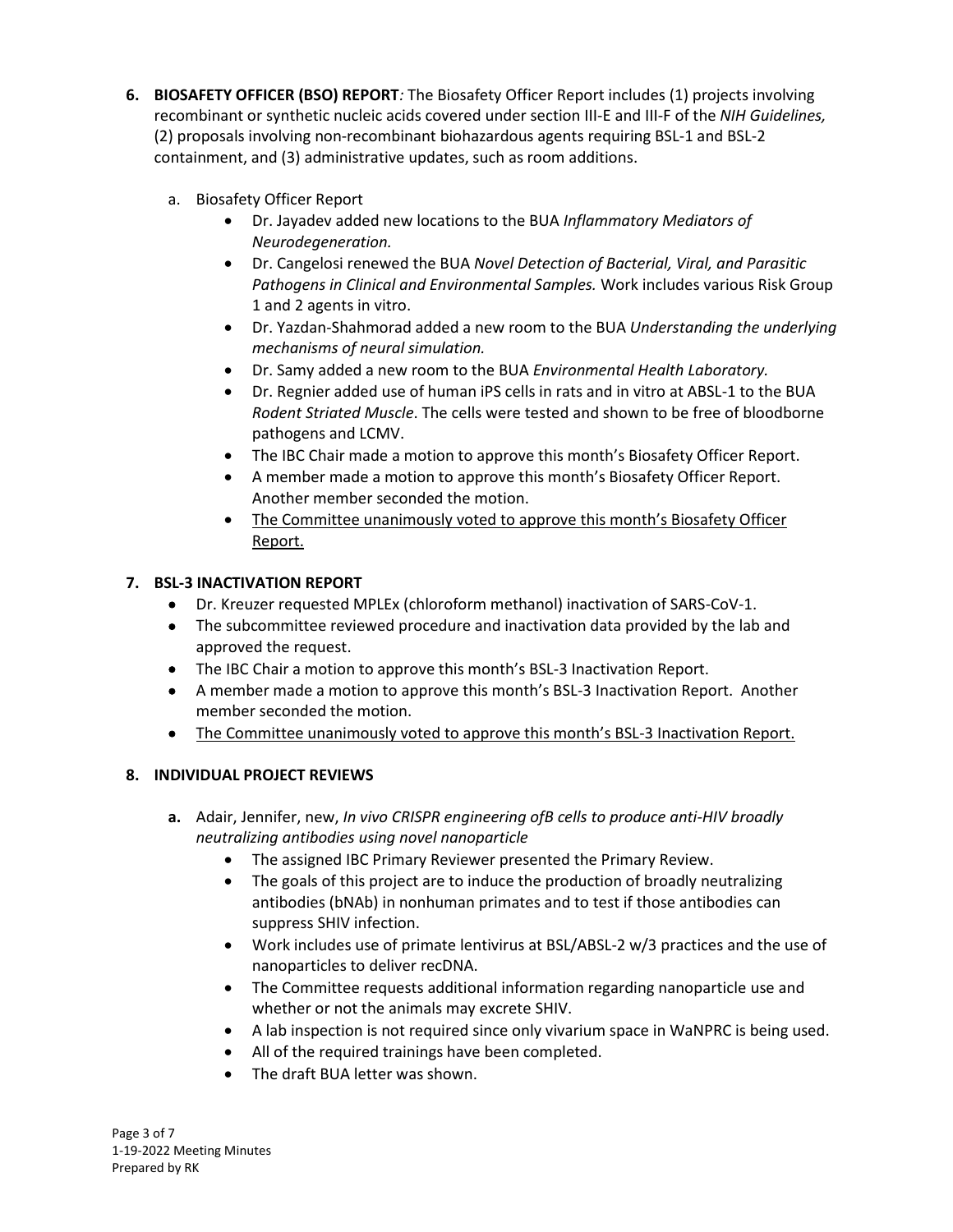- The IBC Primary Reviewer made a motion to approve the draft BUA for Dr. Adair pending additional information regarding nanoparticle use.
- The Committee voted unanimously to approve the draft BUA for Dr. Adair pending the items stated above.
- **b.** Gale, Michael, renewal, *The Host Response to Virus Infection*
	- The assigned IBC Primary Reviewer presented the Primary Review.
	- This lab studies how viral and host factors impact innate immune defenses to determine the outcome of virus infection.
	- Work includes virus use in mice at BSL/ABSL-2 w/3 practices.
	- The Committee requests clarification of recombinant SIV and avian influenza virus types being used.
	- A lab inspection is scheduled for later today and requires successful completion for BUA approval.
	- All of the required trainings have been completed.
	- The draft BUA letter was shown.
	- The IBC Primary Reviewer made a motion to approve the draft BUA for Dr. Gale pending clarification of recombinant SIV, gammaretroviral vector work, and avian influenza virus types being used and completion of a successful lab inspection.
	- The Committee voted unanimously to approve the draft BUA for Dr. Gale pending the items stated above.
- **c.** Grant, Richard, change, *Primate Diagnostic Laboratories*
	- The assigned IBC Primary Reviewer presented the Primary Review.
	- This change adds non-human primate samples collected from animals that may have been previously exposed to infectious agents or recombinant DNA. All animals are already covered under investigator BUAs. The samples are collected as part of the primate center's animal behavioral management program.
	- The lab was inspected recently so a lab inspection is not required for this change.
	- All of the required trainings have been completed.
	- The draft BUA letter was shown.
	- The IBC Primary Reviewer made a motion to approve the draft BUA for Dr. Grant.
	- The Committee voted to approve the draft BUA for Dr. Grant. There was one voting abstention.
- **d.** Orsborn, Amy, renewal, *Adaptive neural interfaces for treating neurological disorders and probing neural function*
	- The assigned IBC Primary Reviewer presented the Primary Review.
	- This lab develops neural interfaces to study and restore sensorimotor function using a non-human primate animal model.
	- Work includes use of adeno-associated viral vectors (adenovirus free) and lentiviral vectors, non-HIV pseudotyped, replication deficient in macaques.
	- A successful lab inspection has been completed with no deficiencies identified.
	- All of the required trainings have been completed.
	- The draft BUA letter was shown.
	- The IBC Primary Reviewer made a motion to approve the draft BUA for Dr. Orsborn.
	- The Committee voted unanimously to approve the draft BUA for Dr. Orsborn.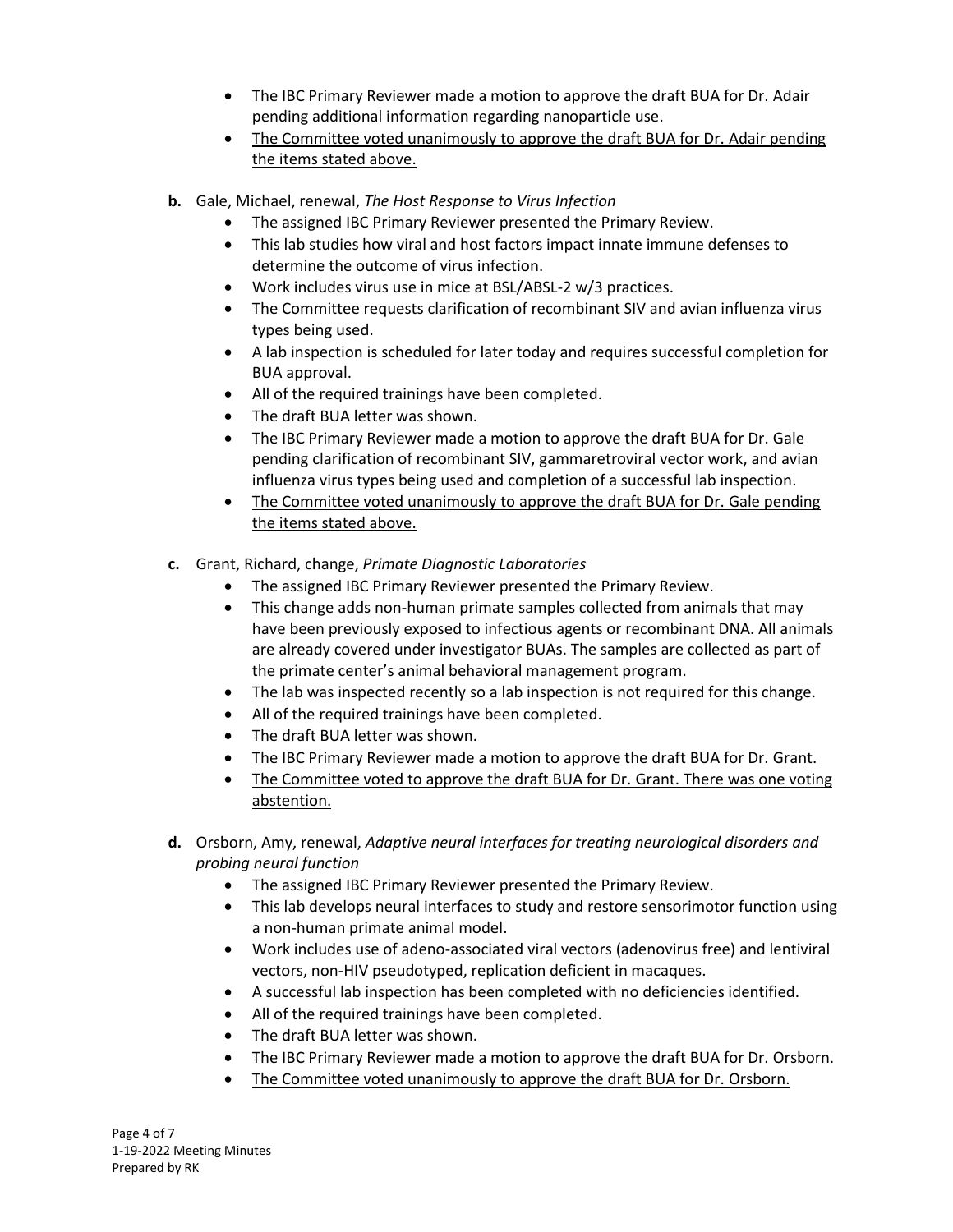- **e.** Stella, Nephi, new, *Neuroinflammation in Mouse Model*
	- The assigned IBC Primary Reviewer presented the Primary Review.
	- The overall research goal is to study the function of the enzyme ABHD6 in human and mouse cell model systems in order to discover its role in neuronal endocannabinoid signaling and to characterize novel ABHD6 inhibitors (ABHD6 is overexpressed in certain tumors).
	- Work includes in vitro use of adeno-associated viral vectors (adenovirus free).
	- A successful lab inspection has been completed with no deficiencies identified.
	- All of the required trainings have been completed.
	- The draft BUA letter was shown.
	- The IBC Primary Reviewer made a motion to approve the draft BUA for Dr. Stella.
	- The Committee voted unanimously to approve the draft BUA for Dr. Stella.
- **f.** Van Voorhis, Wes, change, *1. Immune Response: Chagas 2. Biochemistry of Protein Prenylation 3. Plasmodium falciparum Protein Farnesyltransferase Inhibitors 4. Drugs for Toxoplasma and Cryptosporidium 5. Giardia 6. Shigella Inhibitors 7. EE*
	- The assigned IBC Primary Reviewer presented the Primary Review.
	- This change adds the use of a single-round infection SARS-CoV-2 transcomplementation system, which includes non-human primate cells and SARS-CoV-2 nucleic acid.
	- The SARS-CoV-2 trans-complementation system has been approved by the NIH for use at BSL-2.
	- The lab was recently inspected, and no additional inspection is required for this change.
	- All of the required trainings have been completed.
	- The draft BUA letter was shown.
	- The IBC Primary Reviewer made a motion to approve the draft BUA for Dr. Van Voorhis.
	- The Committee voted unanimously to approve the draft BUA for Dr. Van Voorhis.
- **g.** Veesler, David, change, *Visualization of recombinant Cedar virus using Cryo-ET*
	- The assigned IBC Primary Reviewer presented the Primary Review.
	- This change adds recombinant Cedar virus for electron microscopy.
	- A discussion occurred about whether NIH approval is needed for this recombinant virus that may contain sequences from Risk Group 4 agents.
	- The lab was recently inspected, and no additional inspection is required for this change.
	- The PI has required trainings to complete before approval can be given.
	- The draft BUA letter was shown.
	- The IBC Primary Reviewer made a motion to approve the draft BUA for Dr. Veesler pending training completion.
	- The Committee voted unanimously to approve the draft BUA for Dr. Veesler pending training completion and clarification of NIH requirements.
- **h.** Woodward, Joshua, renewal, *Staphylococcus aureus and Pseudomonas aeruginosa pathogenesis and host response*
	- The assigned IBC Primary Reviewer presented the Primary Review.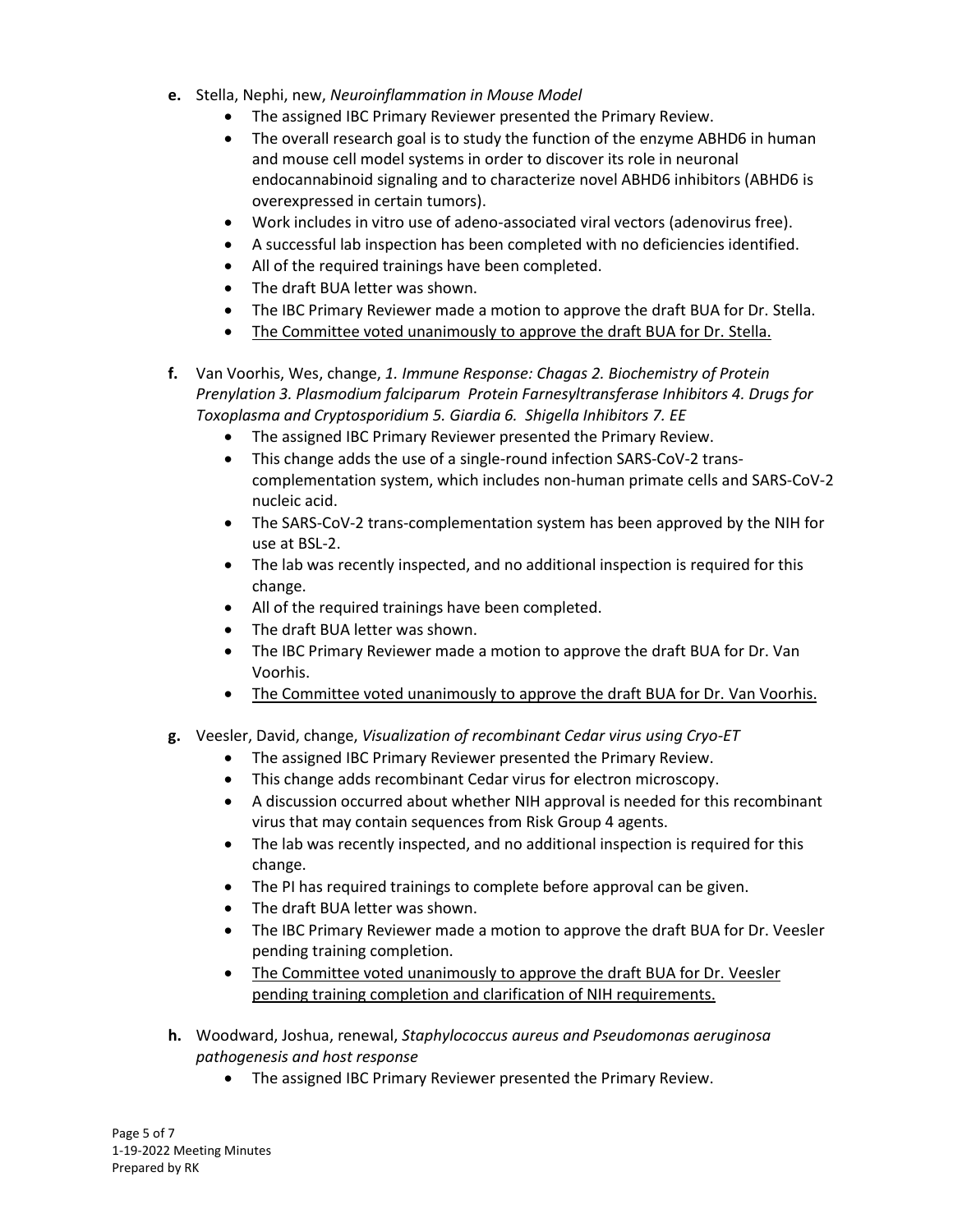- This group studies the molecular mechanisms that allow Staphylococcus aureus and Pseudomonas aeruginosa to infect and cause tissue damage to eukaryotic hosts, utilizing standard molecular biology techniques, infections in vitro (variety of cell lines including human) and infections in mice.
- The lab was recently inspected for another project so an inspection was not required.
- All of the required trainings have been completed.
- The draft BUA letter was shown.
- The IBC Primary Reviewer made a motion to approve the draft BUA for Dr. Woodward.
- The Committee voted unanimously to approve the draft BUA for Dr. Woodward.

# **9. SUBCOMMITTEE REPORTS:**

- **i.** Disis, Mary, new, *A Phase II Trial of the Immunogenicity of a DNA Plasmid Based Vaccine (STEMVAC)Encoding Th1 Selective Epitopes from Five Antigens Associated with Breast Cancer Stem Cells (MDM2, YB1, SOX2, CDH3, CD105) in Patients with Triple Negative Breast Cancer*
	- Two members of the IBC served as the Subcommittee Reviewers. One of the Subcommittee Reviewers presented the Subcommittee Report.
	- This is a multi-center, single arm, non-randomized phase II clinical trial of a DNA vaccine encoding Th1 epitopes from five antigens found in breast cancer stem cells.
	- The phase II study is designed to determine immunogenicity in triple negative breast cancer patients who are in complete remission after completing chemotherapy.
	- Percutaneous exposure of the plasmid to staff is the greatest biosafety issue.
	- All of the required trainings have been completed.
	- The draft BUA letter was shown.
	- A member made a motion to approve the draft BUA letter for Dr. Disis. Another member seconded the motion.
	- The Committee voted unanimously to approve the draft BUA for Dr. Disis.
- **j.** Hyde, Jennifer, renewal, *Contribution of virus-host interactions to viral pathogenesis (BSL3, non-select)*
	- Three members of the IBC served as the Subcommittee Reviewers. One of the Subcommittee Reviewers presented the Subcommittee Report.
	- This lab is interested in virus-host interactions focusing on alphaviruses and sarbecoviruses (SARS-CoV-2). The overall aim is to find points of intersection between host interferon stimulated genes (ISG) and virally encoded proteins.
	- The PI was present at this meeting to discuss their research and address questions and concerns of the Committee.
	- The Committee requests clarification on VEEV and SARS mutations from the NIH before granting approval for this BUA.
	- A lab inspection is not required for this project as all work is completed in the BSL-3 facility that is already inspected.
	- All of the required trainings have been completed.
	- Occupational Health review is still required.
	- The draft BUA letter was shown.